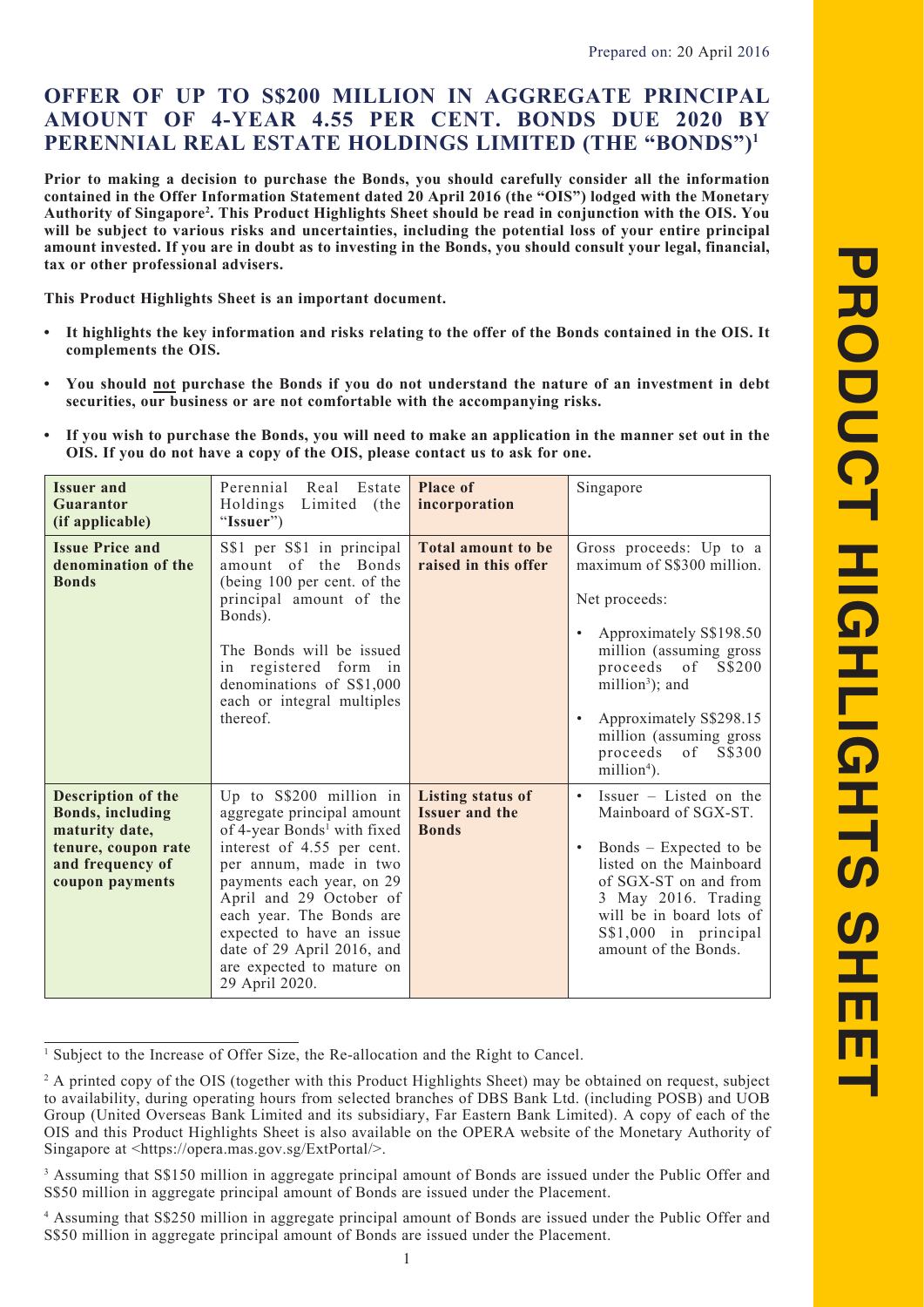| <b>Issue Manager(s)/</b><br>Arranger(s)                                                                                                | Sole Global Coordinator<br>- DBS Bank Ltd. ("DBS<br>$Bank$ "),<br>Joint Lead Managers and<br>Bookrunners - DBS Bank<br>and United Overseas Bank<br>Limited $("UOB")$ . | Underwriter(s)    | Sole Underwriter $-$ UOB <sup>5</sup> .                                                               |
|----------------------------------------------------------------------------------------------------------------------------------------|------------------------------------------------------------------------------------------------------------------------------------------------------------------------|-------------------|-------------------------------------------------------------------------------------------------------|
| <b>Credit rating of</b><br><b>Issuer/Guarantor</b><br>$(if$ applicable)/<br>the Bonds (if any)<br>and Credit Rating<br><b>Agencies</b> | The Bonds and the Issuer<br>are not rated by any credit<br>rating agency.                                                                                              | Trustee/Registrar | Trustee: Perpetual (Asia)<br>Limited.<br>Registrar: DBS Bank.<br>Paying Agent:<br><b>DBS</b><br>Bank. |

#### **INVESTMENT SUITABILITY**

### **WHO IS THE INVESTMENT SUITABLE FOR?**

The Bonds are only suitable for you if you:

- o want regular income at a fixed rate rather than capital growth;
- o want priority in payouts over share dividends in an insolvency situation;
- o are prepared to lose your principal investment if the Issuer fails to repay the amount due under the Bonds; and
- o are prepared to hold your investment for the full 4 years (i.e. until the Maturity Date), or to exit the Bonds only by sale in the secondary market which may be difficult or unprofitable.

There are further risks associated with an investment in the Bonds. Please refer to the section entitled "**Risk Factors**" of the OIS and in particular, the sub-section entitled "Risks Associated with an Investment in the Bonds" for a summary of the risks relating to an investment in the Bonds.

#### **KEY FEATURES**

**Background Information on the Issuer**

#### **WHO ARE YOU INVESTING WITH?** The Issuer is a Singapore-incorporated company, and together with its subsidiaries, is an integrated real estate owner and healthcare company headquartered in Singapore and listed on the Mainboard of the SGX-ST. The Group was formed through a reverse take-over of St. James Holdings Limited which was completed on 27 October 2014. As a real estate owner, developer and manager, the Group focuses strategically on large-scale mixed-use developments and has a presence in China, Singapore, Malaysia and Ghana with a combined portfolio measuring over 45 million square feet in gross floor area as at the LPD. The Group is also a healthcare services owner and operator focused predominantly on China and its healthcare business services include medical, hospital, maternity and child health management services and eldercare and senior housing. As at 31 December 2015, the Group has consolidated total assets of S\$6.45 billion and total equity of S\$3.88 billion, and its net debt-to-equity ratio stood at 0.45 times. As at the LPD, the Issuer has a market capitalisation of approximately S\$1.52 billion and its issued and paid-up ordinary share capital is S\$2,195,373,453 comprising 1,655,468,453 issued and paid up shares. As at the LPD, its substantial shareholders are (a) Kuok Khong Hong @ Kuok Khoon Hong, (b) HPRY Holdings Limited, (c) Perennial Real Estate Holdings Pte. Ltd., (d) Ron Sim Chye Hock, and (e) Pua Seck Guan. The Issuer's board of directors comprises (a) Kuok Khong Hong @ Kuok Khoon Hong, (b) Ron Sim Chye Hock, (c) Eugene Paul Lai Chin Look, (d) Chua Phuay Hee, (e) Lee Suan Hiang, (f) Ooi Eng Peng, and (g) Pua Seck Guan. **Further Information** *Refer to the 16th Schedule Section: – Part IV, paragraphs 9(b) and 9(c) on pages 94 to 120 of the OIS for more information on the business of the Issuer and the Group; and – Part IV, paragraph 9(e) on pages 121 and 122 of the OIS for more information on the substantial shareholders of the Issuer.*

<sup>5</sup> In the event that valid applications received in aggregate under the Offer as at 12 noon on 27 April 2016 are in respect of less than S\$200,000,000 in principal amount of Bonds, UOB as the Sole Underwriter has agreed to provide an underwriting commitment of S\$200,000,000 by subscribing or procuring subscriptions for the Bonds in accordance with the Management and Placement Agreement such that the aggregate principal amount of the Bonds to be issued under the Management and Placement Agreement is S\$200,000,000. Investors should note that the underwriting commitment of the Sole Underwriter is not a recommendation to buy, sell or hold the Bonds under the Offer. The terms of the underwriting commitment are set out in the Management and Placement Agreement.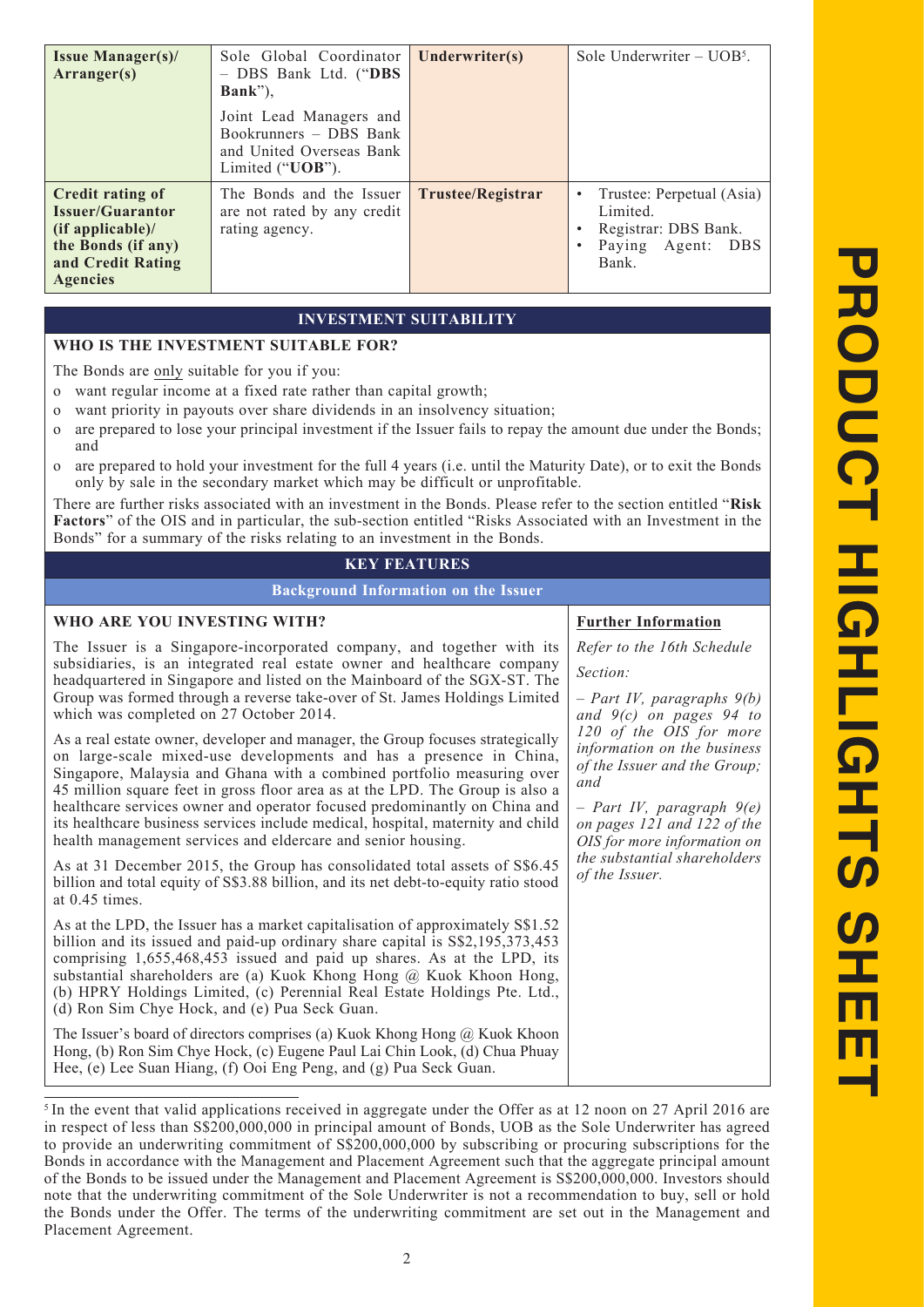| WHAT ARE YOU INVESTING IN?                                                                                                                                                                                                                                                                                                                                                                                                                                                                                                                                                                                                                                                          | For more information on the                                                                                                                        |                                                                                                                                                                                     |
|-------------------------------------------------------------------------------------------------------------------------------------------------------------------------------------------------------------------------------------------------------------------------------------------------------------------------------------------------------------------------------------------------------------------------------------------------------------------------------------------------------------------------------------------------------------------------------------------------------------------------------------------------------------------------------------|----------------------------------------------------------------------------------------------------------------------------------------------------|-------------------------------------------------------------------------------------------------------------------------------------------------------------------------------------|
| The Issuer is offering up to S\$200 million in aggregate principal amount of<br>Bonds, subject to the Increase of Offer Size, the Re-allocation and the Right<br>to Cancel.                                                                                                                                                                                                                                                                                                                                                                                                                                                                                                         | Bonds, refer to:<br>- the section entitled<br>"Summary of the Offer and                                                                            |                                                                                                                                                                                     |
| The issue price is S\$1 per S\$1 in principal amount of the Bonds (being 100<br>per cent. of the principal amount of the Bonds). Bondholders will receive<br>interest on the Bonds from the Issue Date to the Maturity Date at a rate of<br>4.55 per cent. per annum, made in two payments on 29 April and 29 October<br>of each year. The Issuer will redeem each Bond at its principal amount on<br>the Maturity Date. If any date for payment in respect of the Bonds is not a<br>business day, Bondholders shall not be entitled to payment until the following<br>business day and shall not be entitled to any interest or other sum in respect<br>of such postponed payment. | the Bonds" on pages 11 to<br>17 of the OIS; and<br>the section entitled<br>"Terms and Conditions of<br>the Bonds" on pages 64 to<br>80 of the OIS. |                                                                                                                                                                                     |
| The Bonds will contain restrictions of the Issuer and (where applicable)<br>certain of its subsidiaries against, amongst other things, (a) creation of<br>security to secure certain investment securities of the Issuer, (b) disposal of<br>assets, (c) material change in business, and (d) reconstruction events such as<br>re-organisation, amalgamation, merger or consolidation, subject to certain<br>carve-outs.                                                                                                                                                                                                                                                            |                                                                                                                                                    |                                                                                                                                                                                     |
|                                                                                                                                                                                                                                                                                                                                                                                                                                                                                                                                                                                                                                                                                     | <b>Key Financial Information</b>                                                                                                                   |                                                                                                                                                                                     |
| The reverse take-over of St. James as well as the disposal of St. James' leisure<br>and entertainment business were completed on 27 October 2014. Accordingly,<br>as at the date of the OIS, in respect of the PREHL Business, only the audited<br>financial statements of the Group in relation to its most recent completed<br>18-month financial period (being 18M2015) are available. Key financial data<br>extracted from the audited consolidated financial statements of the Group for<br>18M2015 are set out below.                                                                                                                                                         |                                                                                                                                                    | For more information on<br>the financial performance of<br>the Group, refer to the 16th<br>Schedule Section:<br>$-$ Part V, paragraphs 1 to<br>8 on pages 126 to 130 of<br>the OIS; |
| Key items in the consolidated statement of profit or loss for 18M2015                                                                                                                                                                                                                                                                                                                                                                                                                                                                                                                                                                                                               | $-$ Appendix A on page A-1                                                                                                                         |                                                                                                                                                                                     |
|                                                                                                                                                                                                                                                                                                                                                                                                                                                                                                                                                                                                                                                                                     | of the OIS; and                                                                                                                                    |                                                                                                                                                                                     |
| Revenue<br>139,429                                                                                                                                                                                                                                                                                                                                                                                                                                                                                                                                                                                                                                                                  |                                                                                                                                                    | $-$ Appendix B on pages<br>$B-1$ to $B-3$ of the OIS.                                                                                                                               |
| Profit before tax                                                                                                                                                                                                                                                                                                                                                                                                                                                                                                                                                                                                                                                                   | 128,428                                                                                                                                            |                                                                                                                                                                                     |
| Profit for the period                                                                                                                                                                                                                                                                                                                                                                                                                                                                                                                                                                                                                                                               | 111,134                                                                                                                                            |                                                                                                                                                                                     |
| Key items in the consolidated statement of cash flows for 18M2015                                                                                                                                                                                                                                                                                                                                                                                                                                                                                                                                                                                                                   |                                                                                                                                                    |                                                                                                                                                                                     |
|                                                                                                                                                                                                                                                                                                                                                                                                                                                                                                                                                                                                                                                                                     | 18M2015 (S\$'000)                                                                                                                                  |                                                                                                                                                                                     |
| Net cash used in operating activities                                                                                                                                                                                                                                                                                                                                                                                                                                                                                                                                                                                                                                               | (88, 240)                                                                                                                                          |                                                                                                                                                                                     |
| Net cash used in investing activities                                                                                                                                                                                                                                                                                                                                                                                                                                                                                                                                                                                                                                               | (228, 825)                                                                                                                                         |                                                                                                                                                                                     |
| Net cash from financing activities<br>Net increase in cash and cash equivalents                                                                                                                                                                                                                                                                                                                                                                                                                                                                                                                                                                                                     | 475,675<br>158,610                                                                                                                                 |                                                                                                                                                                                     |
| Cash and cash equivalents at end of the period                                                                                                                                                                                                                                                                                                                                                                                                                                                                                                                                                                                                                                      | 162,030                                                                                                                                            |                                                                                                                                                                                     |
| Key items in the consolidated statement of financial position as at                                                                                                                                                                                                                                                                                                                                                                                                                                                                                                                                                                                                                 |                                                                                                                                                    |                                                                                                                                                                                     |
| 31 December 2015                                                                                                                                                                                                                                                                                                                                                                                                                                                                                                                                                                                                                                                                    |                                                                                                                                                    |                                                                                                                                                                                     |
|                                                                                                                                                                                                                                                                                                                                                                                                                                                                                                                                                                                                                                                                                     | As at<br>31 December 2015<br>(S\$'000)                                                                                                             |                                                                                                                                                                                     |
| Total current assets<br>2,024,782                                                                                                                                                                                                                                                                                                                                                                                                                                                                                                                                                                                                                                                   |                                                                                                                                                    |                                                                                                                                                                                     |
| Total current liabilities<br>540,166                                                                                                                                                                                                                                                                                                                                                                                                                                                                                                                                                                                                                                                |                                                                                                                                                    |                                                                                                                                                                                     |
| 1,911,660<br>Total loans and borrowings                                                                                                                                                                                                                                                                                                                                                                                                                                                                                                                                                                                                                                             |                                                                                                                                                    |                                                                                                                                                                                     |
| Total assets                                                                                                                                                                                                                                                                                                                                                                                                                                                                                                                                                                                                                                                                        | 6,450,268                                                                                                                                          |                                                                                                                                                                                     |
| <b>Total liabilities</b>                                                                                                                                                                                                                                                                                                                                                                                                                                                                                                                                                                                                                                                            | 2,567,875                                                                                                                                          |                                                                                                                                                                                     |
| Net assets<br>Total equity attributable to owners of the company                                                                                                                                                                                                                                                                                                                                                                                                                                                                                                                                                                                                                    | 3,882,393<br>2,794,199                                                                                                                             |                                                                                                                                                                                     |
|                                                                                                                                                                                                                                                                                                                                                                                                                                                                                                                                                                                                                                                                                     |                                                                                                                                                    |                                                                                                                                                                                     |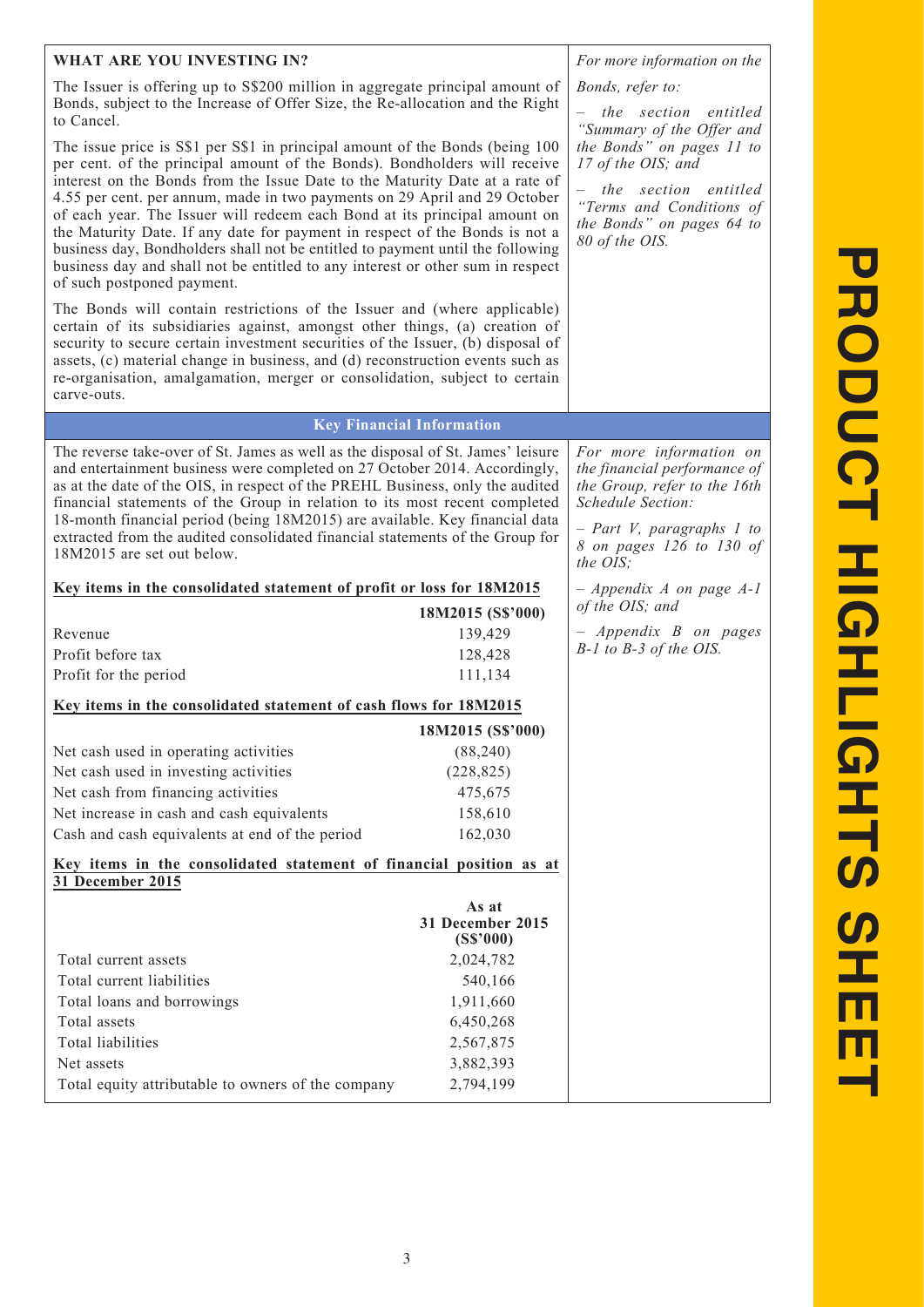The most significant factors contributing to the Group's financial performance for 18M2015 are set out below: • The Group's revenue relating to the PREHL Business for the period from 28 October 2014 to 31 December 2015 was S\$132.6 million, which comprised mainly rental revenue generated by CHIJMES and TripleOne Somerset in Singapore and Perennial Jihua Mall, Foshan and Perennial Qingyang Mall, Chengdu. • The Group achieved earnings before interest and tax ("**EBIT**") of S\$197.1 million for the period from 28 October 2014 to 31 December 2015. The key contributions to EBIT are the operating income from the Singapore assets and the Jihua and Qingyang malls in China as well as fair value gains from the revaluation of the Group's investment properties which are held for the long term. Fair value gains on revaluation of investment properties held through subsidiaries, associates and joint ventures totaled S\$115.6 million and these mainly came from the revaluation of Perennial International Health and Medical Hub, CHIJMES, Capitol Singapore and AXA Tower. • Overall, the Group achieved a profit after tax and minority interest ("**PATMI**") of S\$79.0 million, of which St. James' leisure and entertainment business accounted for a loss of approximately S\$0.4 million for the period from 1 July 2014 to 27 October 2014. In other words, the Group achieved a PATMI of S\$79.4 million, comprising PATMI of S\$10.8 million and net fair value gains of S\$68.6 million. **Trends, Uncertainties, Demands, Commitments or Events Reasonably Likely to have a Material Effect** *Singapore* • The Group's portfolio in Singapore comprises prime and iconic properties which are located in the Civic District, Central Business District and Orchard Road precinct. These assets will continue to contribute a stable income stream to the Group. *China* • For the Group's operating assets in Shenyang, Foshan and Chengdu, the top priorities are to optimise their performance through strategic tenant remixing, increasing shopper traffic and growing tenant sales. The Issuer has also entered into a memorandum of understanding to establish a 40-40-20 joint venture entity to manage an eldercare home. *Emerging and Other Markets* The Group's two other projects, namely a 50-50 joint venture to develop an integrated mixed-use development in Penang, Malaysia and a 55.0 per cent. stake to develop an integrated mixed-use development in Accra, Ghana, are expected to complete in phases from 2019. Save as disclosed in the OIS, the Issuer is not aware of any known trends, uncertainties, demands, commitments or events that are reasonably likely to have a material effect on net sales or revenues, profitability, liquidity or capital resources, or that would cause financial information disclosed in the OIS to be not necessarily indicative of the future operating results or financial condition of the Group in respect of the current financial year. *For more information, refer to the 16th Schedule Section, Part V, paragraph 9 on pages 130 and 131 of the OIS.* **Use of Proceeds** It is presently intended that the net proceeds will be used for (a) repayment of indebtedness incurred by certain subsidiaries of the Issuer and (b) general corporate purposes, including refinancing of existing borrowings and financing of working capital, investments (including mergers and acquisitions) and/ or capital expenditure requirements of the Issuer or the Group. Below is an estimate of the allocation of the gross proceeds expected to be raised from *For more information, refer to the 16th Schedule Section, Part IV, paragraphs 2 to 7 on pages 89 to 93 of the OIS.*

the Offer.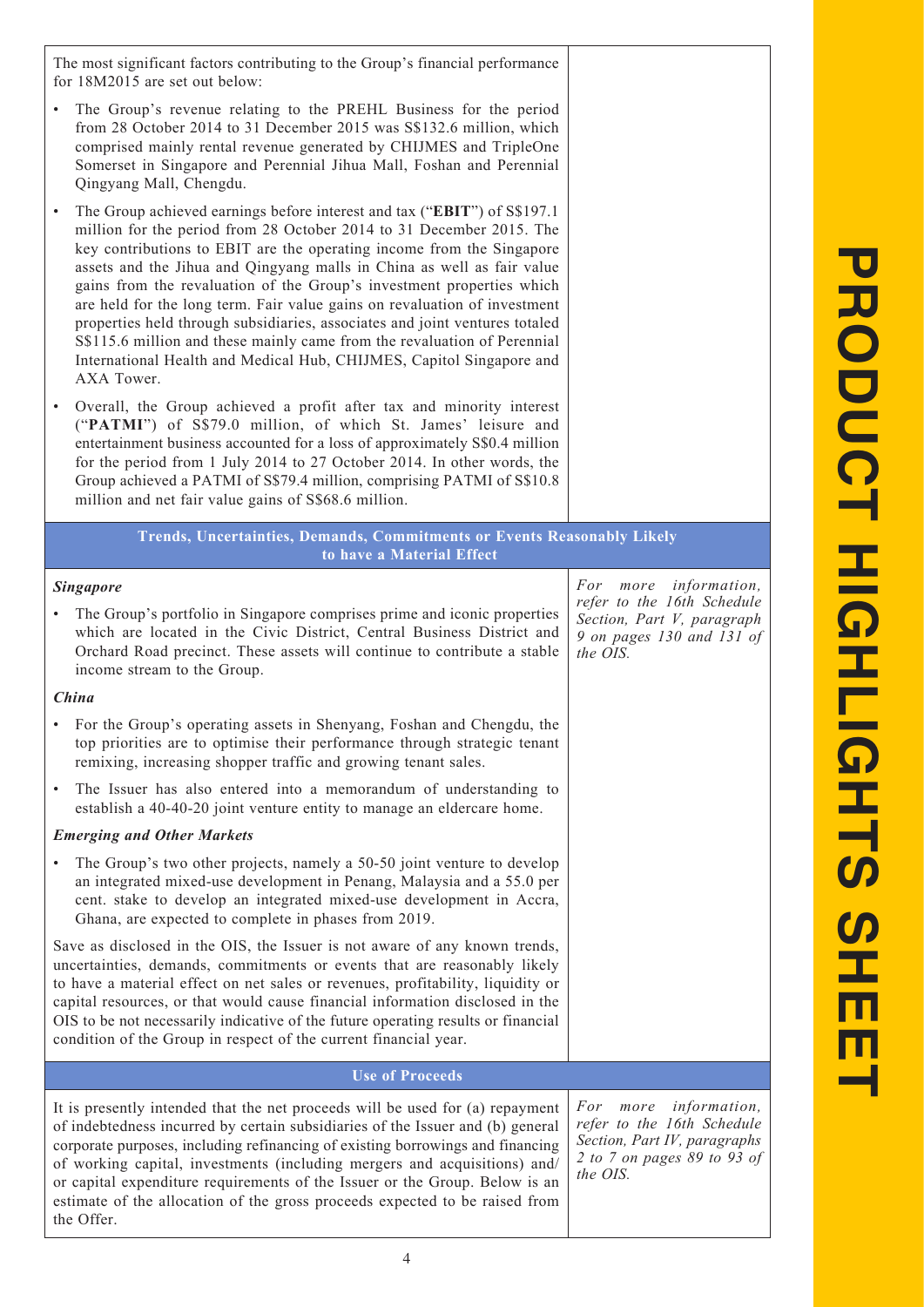For each dollar of the gross proceeds of S\$200 million<sup>6</sup> to the Issuer from the Offer, the Issuer will allocate:

| <b>Details of utilisation</b>                                                    | S\$ (million) | <b>Allocation for each S\$1.00</b><br>of gross proceeds raised $(\% )$ |
|----------------------------------------------------------------------------------|---------------|------------------------------------------------------------------------|
| of<br>$(1)$ Repayment<br>indebtedness                                            | 186.8         | 93.40                                                                  |
| (2) General corporate<br>purposes                                                | 11.7          | 5.85                                                                   |
| (3) Costs and expenses<br>associated with the<br>Offer and issue of<br>the Bonds | 1.5           | 0.75                                                                   |
| Total                                                                            | 200 O         | 100 0                                                                  |

In the event that the maximum issue size of S\$300 million of Bonds are issued, for each dollar of the gross proceeds of S\$300 million<sup>7</sup> to the Issuer from the Offer, the Issuer will allocate:

| <b>Details of utilisation</b>                                                    | S\$ (million) | <b>Allocation for each S\$1.00</b><br>of gross proceeds raised $(\% )$ |
|----------------------------------------------------------------------------------|---------------|------------------------------------------------------------------------|
| - o f<br>$(1)$ Repayment<br>indebtedness                                         | 186.8         | 62.27                                                                  |
| (2) General corporate<br>purposes                                                | 111.35        | 37.11                                                                  |
| (3) Costs and expenses<br>associated with the<br>Offer and issue of<br>the Bonds | 1.85          | 0.62                                                                   |
| Total                                                                            | 300 O         | 100.0                                                                  |

### **KEY RISKS**

### **WHAT ARE THE KEY RISKS OF THIS INVESTMENT?**

Investing in the Bonds involves substantial risks. Set out below are some of the key risks of investing in the Bonds. This list is not exhaustive, and does not represent all the risks associated with, and considerations relevant to, the Bonds or your decision to purchase the Bonds. The value of the Bonds may rise or fall. These risk factors may cause you to lose some or all of your investment.

### **Business-Related Risks**

*Risks Relating to the Group's General Business and Operations*

### **• Development Risks**

- o The Group's business may be adversely affected by delays in the construction and completion of its Real Estate Properties under development.
- o It may be difficult for the Group to assess the future performance of the Real Estate Properties which have a limited track record because they are still under development. There is no assurance that such properties will yield the expected returns.
- o The Group is reliant on contractors or sub-contractors to carry out its property development and failure by such contractors to perform their obligations may lead to delay of completion of the project and unexpected costs.

*For more information, refer to the section entitled "Risk Factors" on pages 20 to 54 of the OIS.*

<sup>6</sup> Assuming that S\$150 million in aggregate principal amount of Bonds are issued under the Public Offer and S\$50 million in aggregate principal amount of Bonds are issued under the Placement.

<sup>7</sup> Assuming that S\$250 million in aggregate principal amount of Bonds are issued under the Public Offer and S\$50 million in aggregate principal amount of Bonds are issued under the Placement.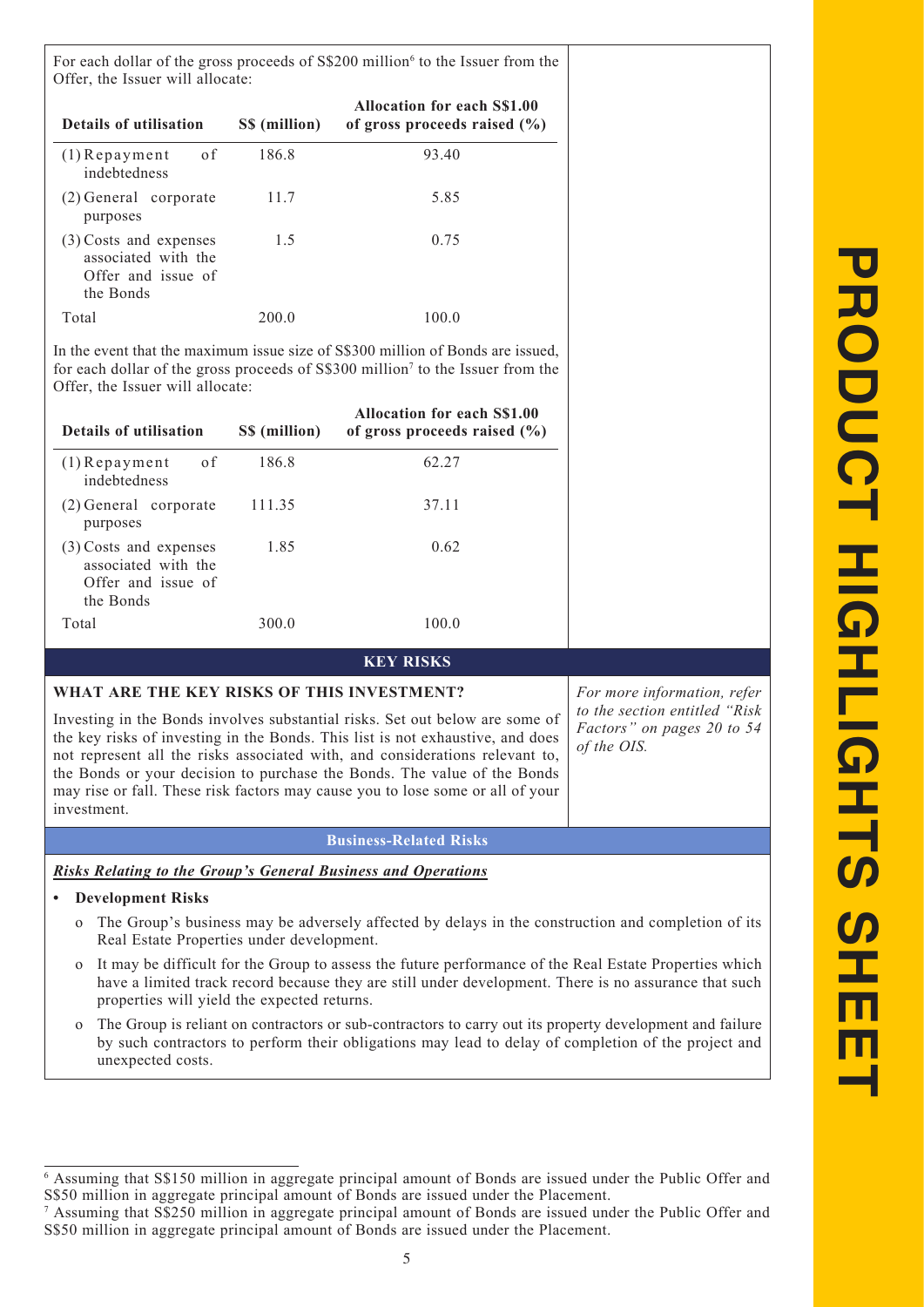#### **• Real Estate Sector Risks**

- The Group operates in a capital-intensive industry and expects to have significant funding needs for its existing business operations and new projects to grow its business. However, there is no assurance that the Group will be able to obtain financing on terms that are commercially acceptable.
- The loss of anchor tenants or a significant number of tenants in any of the Real Estate Properties, completed developments or future acquisitions, could result in periods of vacancy, which could adversely affect the revenue and financial conditions of the Group.
- A downturn in the businesses of anchor tenants or a significant number of tenants could similarly have an adverse impact on the business and financial condition, results of operations and capital growth of the Group.

#### **• Healthcare Sector Risks**

- The Group's operations are affected by challenges that affect the healthcare industry generally, such as technological and pharmaceutical improvements that increase the cost of providing, or reduce the demand for, healthcare.
- o The Healthcare Business is heavily regulated, subject to various laws, regulations and approvals concerning the licensing of facilities and personnel and, in respect of the Healthcare Business in China, may also be subject to foreign ownership and investment restrictions.
- The tenants of the Group's medical and healthcare facilities may not be able to compete successfully with other healthcare service providers, which may affect the Group if the tenants' ability to make rental payments to the Group is impacted.

#### **• Business Operations Risks**

- The Group faces competition from other real estate developers, investment funds and other institutions in the countries in which it operates for the acquisition of suitable development sites and available investment properties.
- o Some of the Real Estate Properties are located in areas that have other competing properties and the income from, and market value of, these Real Estate Properties will be largely dependent on the ability of the Real Estate Properties to compete against other properties in these markets in attracting and retaining tenants.
- o As the Group has a limited operating history, the retention of Mr Pua Seck Guan (the Chief Executive Officer and Executive Director of the Group) is crucial to the Group.
- The Group's business is focused primarily on real estate in China and in Singapore and is therefore subject to a higher level of risk as compared to a portfolio which has a more diverse range of investments in other asset classes.
- The Group manages various properties in various roles and capacities (such as asset manager, development/project manager, property manager and trustee-manager). The revenue from the Group's management business is dependent on the performance of the properties it is managing.

#### **• Joint Venture Risks**

o The Group invests in entities which it does not control and which involve other partners and/or investors. There is no assurance that the Group will be able to control or exercise any influence over the assets of such entities or that the Group will be able to pursue its stated strategies with these entities. On 14 April 2016, the Issuer, through its wholly-owned subsidiaries, filed applications for the winding-up of three of its associated companies. The basis for the applications was that the shareholders and management of the associated companies (of which the Issuer's subsidiaries hold an effective 50.0 per cent. stake) are in deadlock. Should the Singapore court allow the applications and make an order that the Issuer (through its subsidiaries) divests its stake in the associated companies, the Group would no longer have any interest in Capitol Singapore.

#### *General Risks Relating to Countries in which the Group Operates*

- The Group is subject to risks inherent in doing business in the jurisdictions in which it operates, which include the risk of nationalisation and expropriation of the Real Estate Properties, currency fluctuation and regulation risks, social unrest or political instability and adverse economic, political and other conditions.
- With respect to the Group's business activities in China, it is also subject to risks such as property austerity measures implemented by the Chinese government, measures taken by the Chinese government to tighten the requirement for lending to property developers and the uncertainty involved in the interpretation of Chinese laws and regulations.
- With respect to the Group's business activities in emerging markets, it is subject to risks such as volatile and unpredictable political, legal, regulatory and economic environments and the possibility of the emerging markets being or becoming subject to sanctions administered or imposed by the United States, such as the Office of Foreign Assets Control of the U.S. Department of the Treasury (OFAC) or similar sanctions imposed by any other country.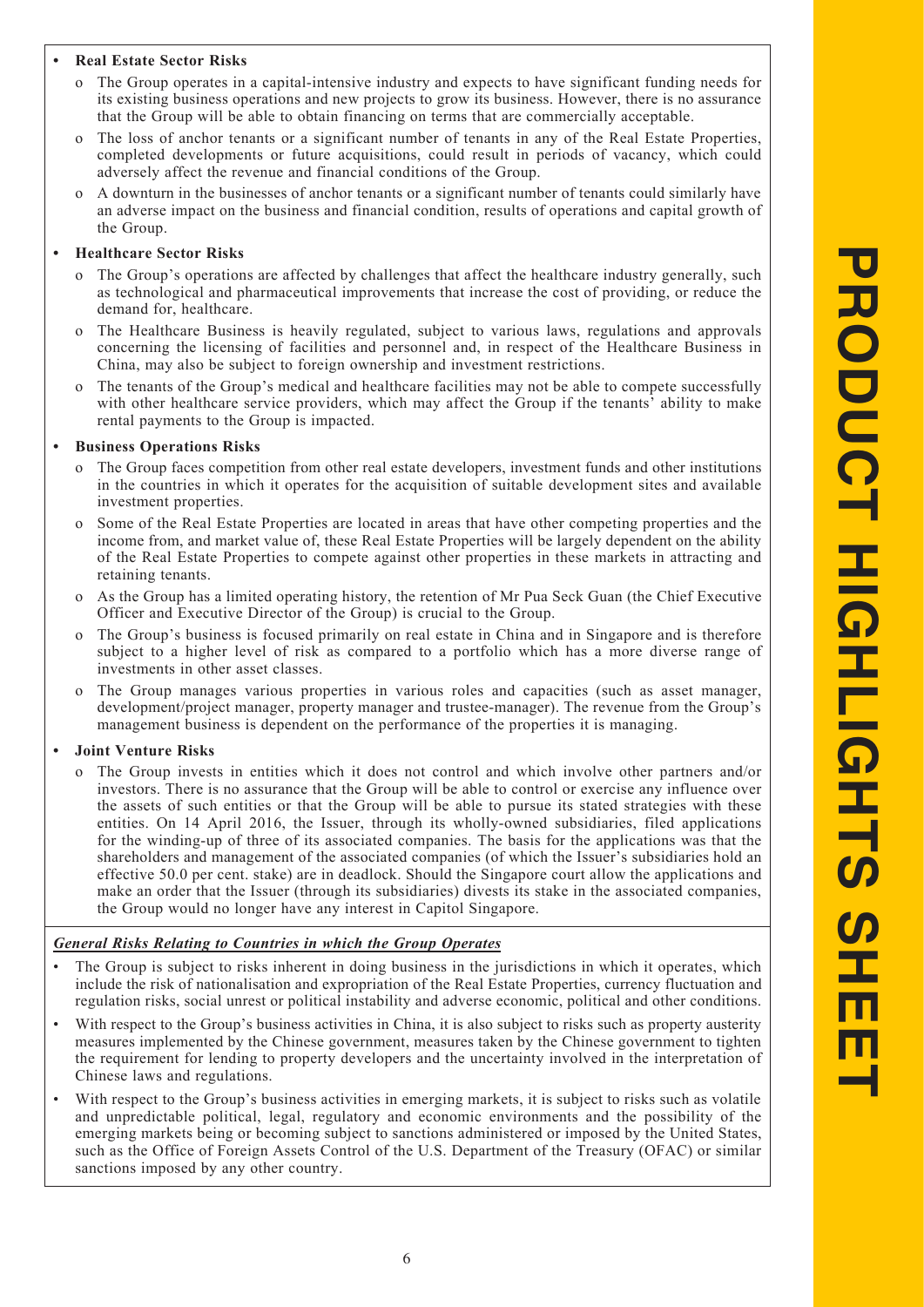- **• Full three years audited historical financial statements in relation to the PREHL Business are not available.**
	- The selected audited financial information for  $18M2015$  contained in the OIS is not necessarily indicative of the future performance of the Group.
	- The limited established operating track record and historical financial information in relation to the PREHL Business will make it more difficult for investors to assess the Group's future performance and prospects. There is no assurance that the Group will be able to generate sufficient revenue from its operations to fulfil the payment obligations under the Bonds.

#### **Legal, Regulatory and Enforcement Risks**

#### **• The Bonds are unsecured obligations of the Issuer**

- The Group employs, and may continue to employ, investment structures to hold its new investments in real estate projects where equity instruments and junior or subordinated bonds are excluded from the calculation of Consolidated Net Debt (as defined in the Terms and Conditions).
- The Bonds would rank below existing secured borrowings of the Group (amounting to S\$1,216.8) million as at 31 December 2015).
- o As a result of the holding company structure of the Group, the Bonds are structurally subordinated to existing and future liabilities and obligations of the Group, which means that other creditors of the Group (other than the Issuer) will have priority over any claims of the Bondholders.

#### **• Legal investment considerations may restrict certain investments**

o Each potential investor should seek independent legal advice to determine whether and to what extent (a) the Bonds are legal investments for the potential investor, (b) the Bonds can be used as collateral for various types of borrowing, and (c) other restrictions apply to the purchase or pledge of any Bonds.

### **Market and Credit Risks**

#### **• The market value of the Bonds may fluctuate**

o Trading prices of the Bonds may be influenced by numerous factors including the respective operating results and/or financial condition of the Issuer, its subsidiaries (if any), associated companies (if any) and joint venture companies (if any), and political, economic, financial and any other factors that can affect the capital markets, the industry of the Issuer and the aforementioned entities.

#### **• An investment in the Bonds is subject to interest rate risk**

The Bonds are fixed income securities and may therefore see their price fluctuate due to fluctuations in interest rates. Generally, a rise in interest rates may cause a fall in the prices of the Bonds.

### **Liquidity Risks**

#### **• There is no prior market for and there is limited liquidity of the Bonds**

- o The Bonds comprise a new issue of securities for which there is currently no established secondary market. There can therefore be no assurance that a secondary market will develop or, if a secondary market does develop, as to the liquidity of that market for the Bonds or that it will continue for the entire tenor of the Bonds.
- o There can be no assurance as to the ability of investors to sell, or the prices at which investors would be able to sell, their Bonds.

#### **Other Pertinent Risks**

- **• The Terms and Conditions and the provisions of the Trust Deed may be modified**
	- o The Trust Deed contains provisions for convening meetings of Bondholders to consider any matter affecting their interests. These provisions permit defined majorities to bind all Bondholders including Bondholders who did not attend and vote at the relevant meeting and Bondholders who voted in a manner contrary to the majority.

| <b>DEFINITIONS</b>           |   |                                                                                                                                                                                    |
|------------------------------|---|------------------------------------------------------------------------------------------------------------------------------------------------------------------------------------|
| <b>16th Schedule Section</b> | ٠ | The section entitled "Sixteenth Schedule of the Securities and Futures"<br>(Offer and Investments) (Shares and Debentures) Regulations 2005"<br>of the OIS.                        |
| 18M2015                      |   | The 18-month financial period ended 31 December 2015.                                                                                                                              |
| <b>Bondholders</b>           |   | A person in whose name a Bond is registered (or, in the case of joint<br>holders, the first name thereof, or, as the context may require, an<br>individual investor in the Bonds). |
| Group                        | ٠ | The Issuer and its subsidiaries.                                                                                                                                                   |